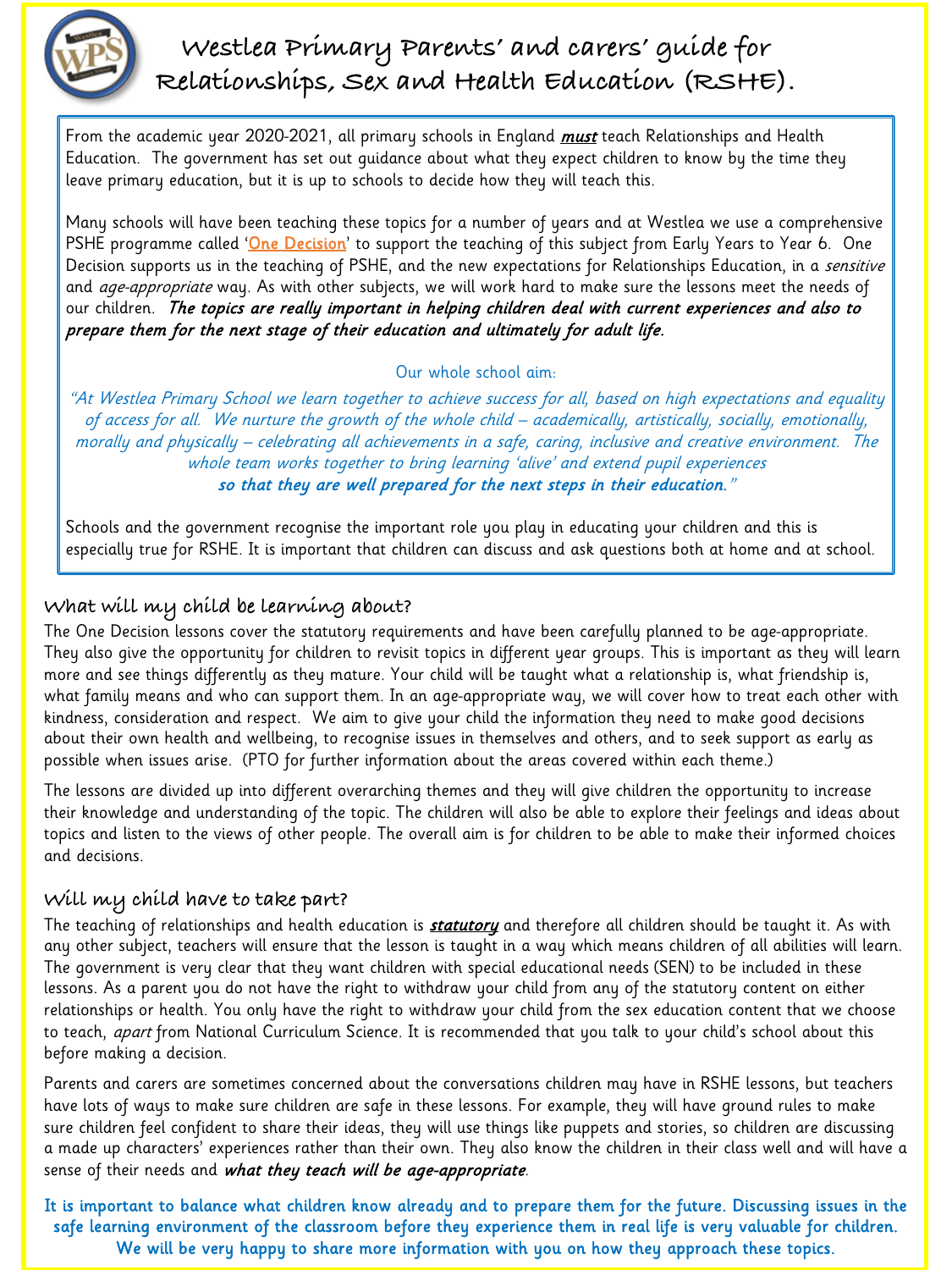# Our One Decision Programme

# **Early Years**



Through stories and fun activities the children are introduced to our colourful Rainbow Drop characters. Throughout these sessions the Rainbow Drops will go on many adventures and learn a lot about the wider world that they live in.

In October 2020, the One Decision Early Years programme received a Teach Early Years Award in the "Healthy and Happy" category.



#### **Resource: Animated Storybooks and Read-to-Me Storybooks**



#### **Orange Feels Worried**

Orange has a worry; she can feel it in her tummy. During this story, Orange learns how speaking about her worry can help her manage and even overcome this feeling.



#### **Orange Moves House**

Orange and Green are best friends. They live next door to each other. One day, Orange learns that she will be moving. How will the drops stay friends?



#### **Orange Sleeps Over**

Orange is having a sleepover. During the evening, she becomes very upset because Green sleeps with the light off. During the story, Orange learns how to share her feelings with a trusted adult.



#### Purple's Pet Bird

Purple's Pet Bird, Rico, has been feeling poorly. Sadly, Rico passes away. Purple, together with her family, work through her feelings. They create a lovely memory box and share great memories together.



#### **Purple is Poorly**

Purple has chicken pox. During this story, Daddy and Purple will visit the doctor's surgery and the pharmacy on her journey to feeling better.

#### **Purple Watches the News**

Purple's Mummy is watching the news. Overhearing one of the stories, Purple starts to feel upset. During this story, Purple shares her feelings and Mummy helps her to feel better.





#### **Orange Helps Out**

After Red helps Orange with her painting, Orange gets the chance to help Red. They both get gold stars for kind and helpful behaviour.



#### Purple the Passenger

Purple and Mummy are travelling in the car to visit Grandad. During this story, Purple learns that she needs to behave and not distract a driver when they are driving.



#### **Orange Brushes Her Teeth**

Orange doesn't like brushing her teeth. During this story, she will find out more about why it is important that she takes the time to brush her teeth in the morning and at night.



#### Why Does Purple Play Differently?

Purple is autistic. During this story, the teacher, Mr Hart, helps the other drops understand why Purple is allowed her special toy on the carpet.

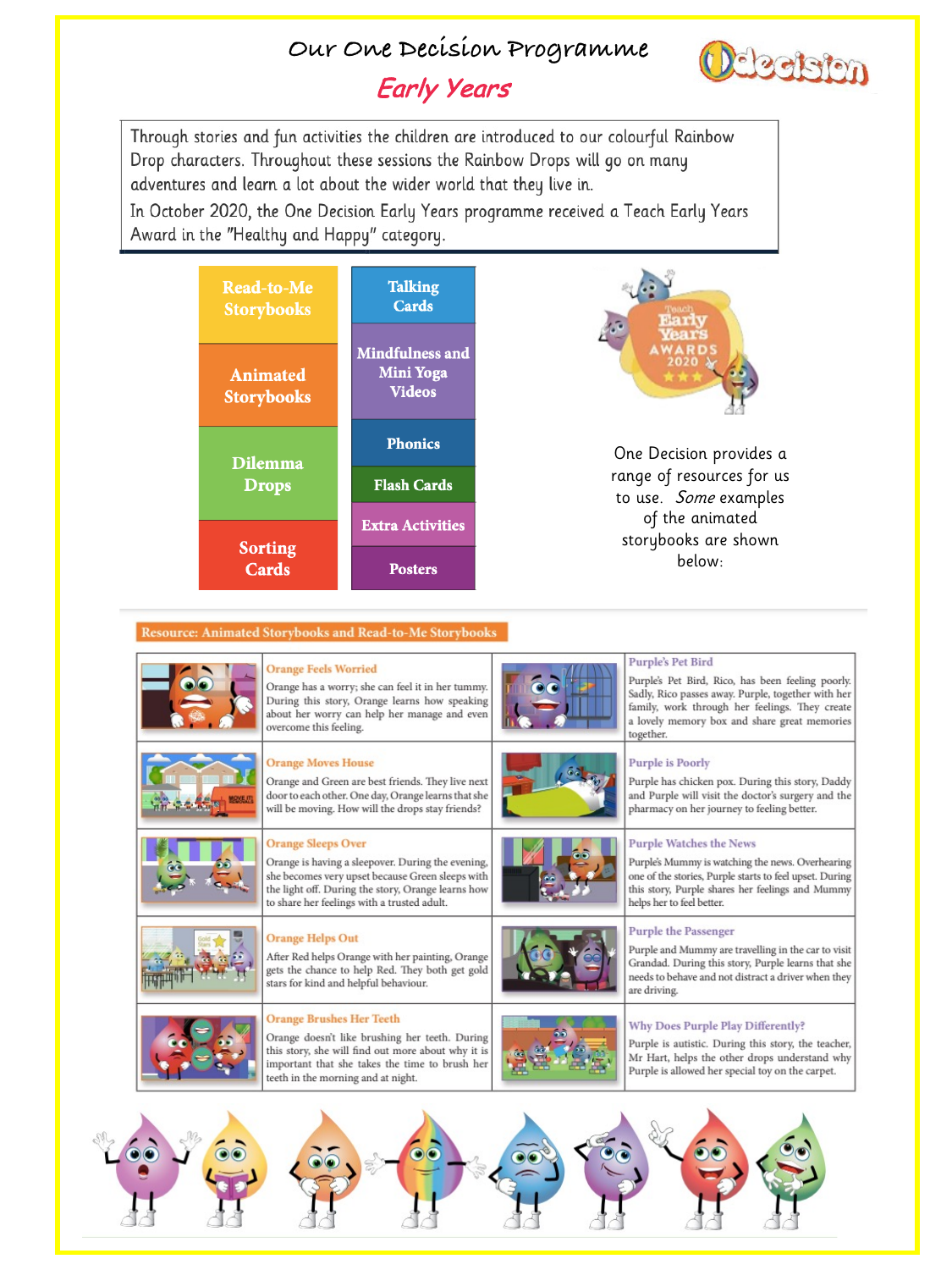# One Decision. 5-8 year olds.

The core of our One Decision programme is a series of videos with alternative endings. These videos encourage and empower students to make positive choices and decisions for the characters, whilst learning the vocabulary, skills, and knowledge to support their own decision making now and in the future.

Throughout the 5-8 modules, our character Deedee will introduce the videos, guide students through the lesson guide activities, and encourage good decision making inside and outside of school.

Each module within our 5-8 portal provides on-screen assessment and lesson guides, word banks to reduce barriers to learning, documentaries and videos with alternative endings, downloadable teacher's notes and activity worksheets, student self-assessments, and more.





# **Deedee**

# **Our 5-8 modules/topics**

For more information on our resources, please visit: www. 1decision.co.uk

## **Keeping/Staying Safe**

- Road Safety
- Leaning Out of Windows
- **Staying Safe**
- Tying Shoelaces

## **Keeping/Staying Healthy**

- **Healthy Eating**
- **Brushing Teeth** ۰

٠

- Washing Hands ٠
- Medicine

## **Relationships**

- Bullying
- Body Language
- Friendship
- Touch

#### **Being Responsible**

- Practice Makes Perfect
- Helping Someone in Need
- Stealing
- Water Spillage

### **Feelings and Emotions**

- Jealousy
- Worry
- Anger
- Grief

## **Computer Safety**

- Online Bullying ۰
- Image Sharing ۰
- Making Friends Online ۰
- Computer Safety ٠ Documentary

## **Our World**

- Growing in Our World
- Living in Our World
- Working in Our World
- Looking After Our World

### **Hazard Watch**

- Is it safe to eat or drink?
- Is it safe to play with?

### **Special Edition Module - Fire Safety**

- Hoax Calling
- Petty Arson ٠
- Enya and Deedee Visit the Fire Station ٠
- **Texting Whilst Driving** ۰